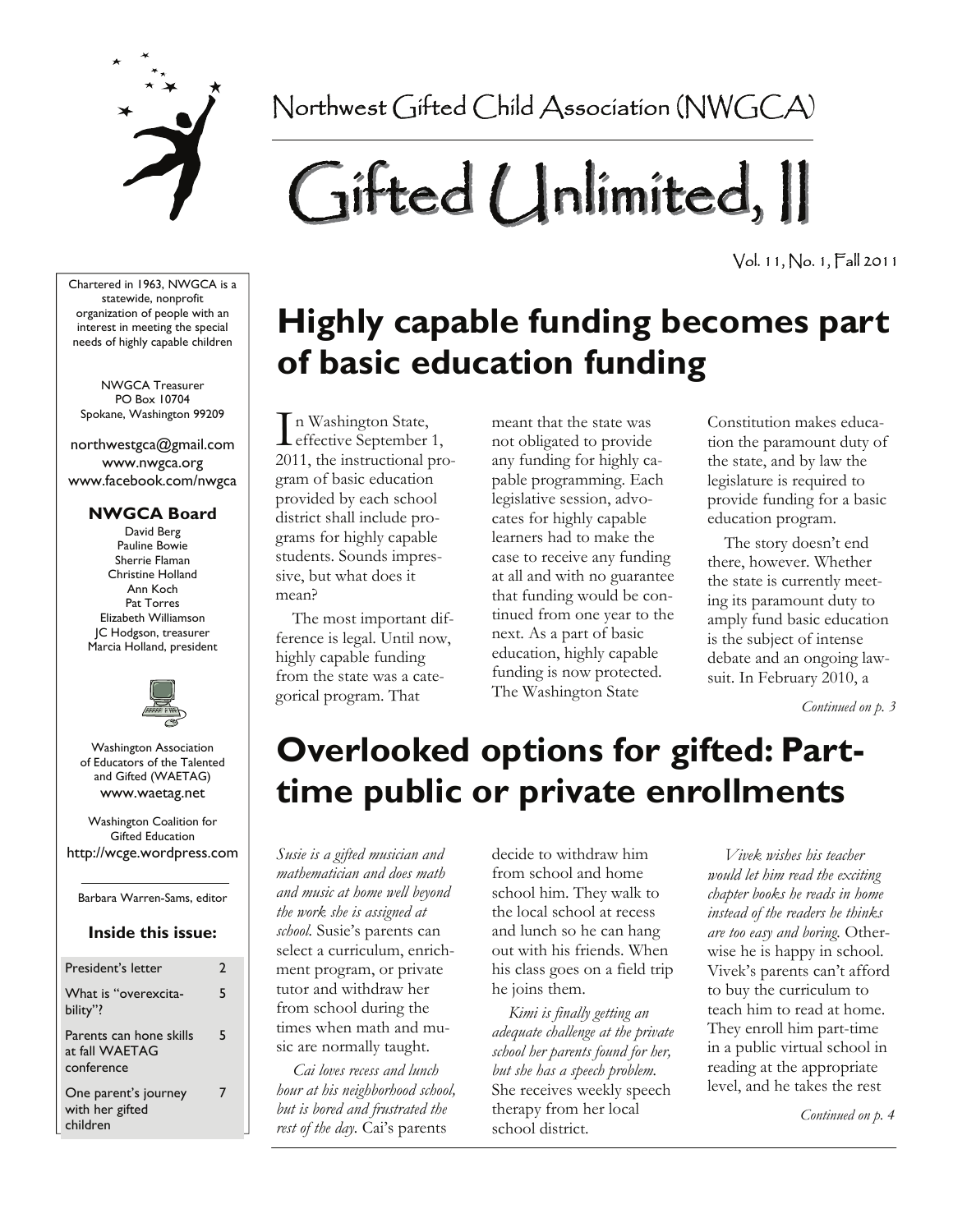

## **President's letter**

E very parent should read Carol Dweck's boo, *Mindset: A New Psychology of Success*. The book is based on decades of her research on achievement and success as a worldrenowned Stanford University psychologist. Then, they should hand the book to their children, read it with them, and talk about the book's important concepts that lead to achievement and success.

In the book Dwek explains

 • Why brains and talent don't bring success

 • How brains and talent can stand in the way of success

 • Why praising brains and talent does not foster self-esteem and accomplishment, but jeopardizes them

 • How teaching a simple idea about the brain raises grades and productivity

 • What all great CEOs, parents, teachers athletes know

 Dweck discovered from her research that there are two mindsets that serve to create a person's understanding of their ability and their reach for success—a fixed or a growth mindset. In a **fixed mindset,** people believe their basic qualities, like their intelligence or talent, are fixed traits. They spend their time documenting their intelligence and talent instead of developing them. They also believe that talent alone creates success without effort. *They are wrong*.

 In a **growth mindset**, people believe that their most basic abilities can be de eloped through dedication and hard work—brains and talent are just the starting point. This view creates a love of learning and a resilience that is essential for great accomplishment. *Virtually all great people have had these qualities*.

 The good news is that people can learn a growth mindset. This book describes for the reader how to create the growth mindset.

\*\*\*\*

When my sons were young, I vowed never to tell them that I was proud of them. What I said instead, when they accomplished something, was, "You must be very proud of what you have accomplished." My thinking was based on the concepts of intrinsic and extrinsic motivation. I truly did not want them to undertake an effort with the thought of pleasing me. I wanted them to achieve because it interested and pleased them. I took a bit of heat about my approach, but that was nothing new to my parenting experience.

 The concepts of the fixed and growth mindsets were not yet articulated, and yet I had personally experienced both.

Why do I share this with you now?

 Because school has started for another year. Our children are learning and practicing their mindsets every

day. They are also experiencing the ambivalence our education system has for the value and quality of gifted education. Whatever your child's school system delivers as gifted education may, in fact, be irrelevant to your child's future ability to create a life he or she loves to lead.

 $\mathcal{\breve{\mathcal{A}}}$ 

 You, as parents, are the most important influence in their lives. You can help them develop a mindset that lets them make the most of every experience, no matter how rich or how impoverished. You can help them seek out the resources and educational experiences that move them toward their passion and their future achievement and success.

 According to Carol Dweck's research, the question of gifted ability is not one of nurture or nature. It is a combination of both, with an emphasis on the belief that hard work and effort can lead to achievement and success in any endeavor. This book and other resources will help you and your children learn how to cultivate a growth mindset. The understanding that the brain is malleable and that you have control over your own brain development is a powerful tool indeed.

 Find other resources at www. mindsetonline.com and www. Brainology.us

*Marcia Holland*

Benjamin Barber, an eminent sociologist, once said, "I don't divide the world into the weak and the strong, or the successes and failures…I divide the world into the learners and nonlearners."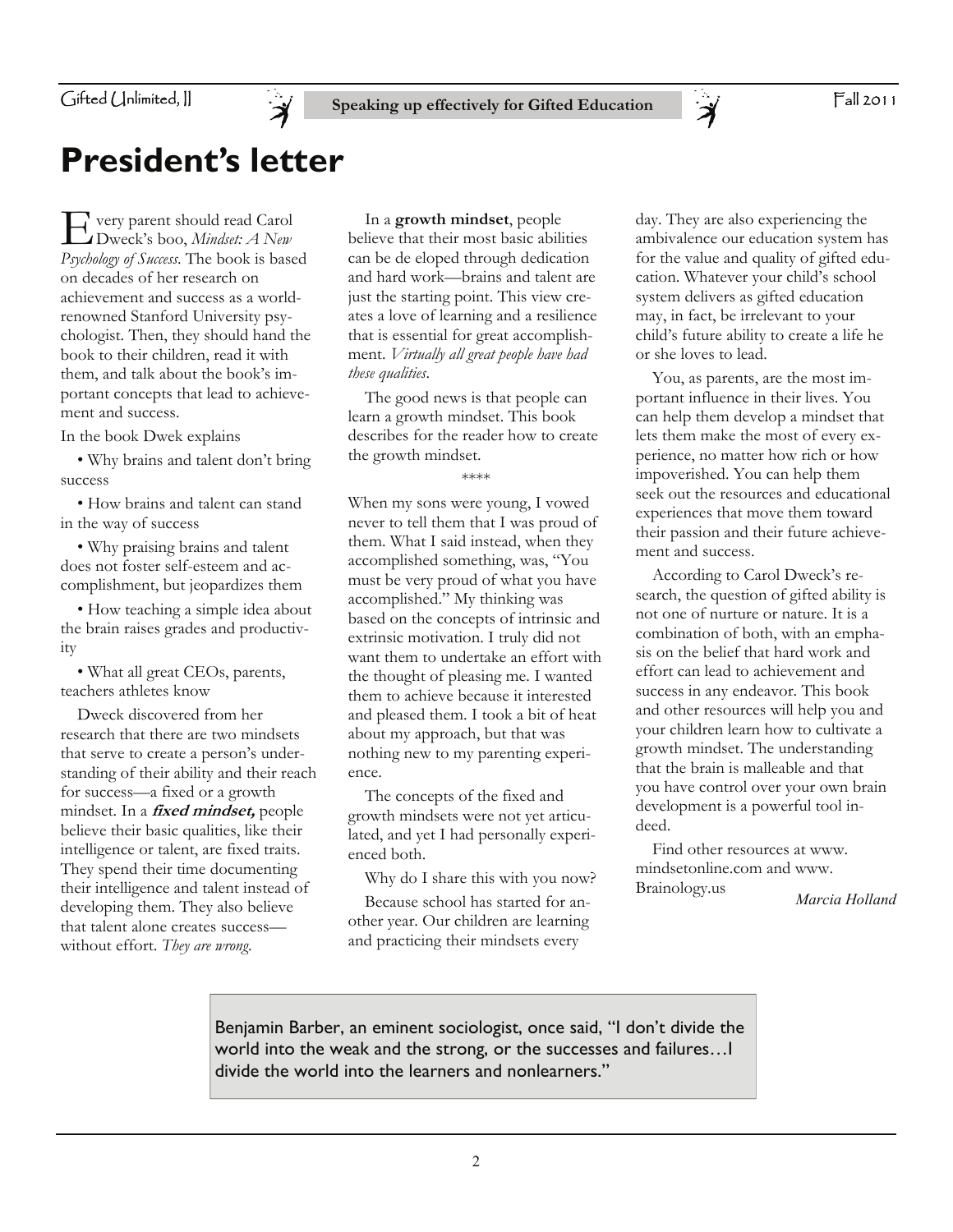Fall 2011

Gifted Unlimited, II

## **Highly capable funding**, continued from p. 1

Ă

King County Superior Court found that the state was not adequately funding basic education. The State appealed that decision to the Washington State Supreme Court and a hearing was held in June 2011. A decision by the Supreme Court is expected this fall.

 Pending the outcome of the lawsuit, the shift from being treated as a categorical program to being included in a program of basic education will not change the amount of funding that is provided for highly capable programming by the state, nor will it make any guarantees that there will be adequate funding to provide services to all the students who might qualify. Whatever the outcome, advocates for highly capable children continue to hold an absolutely essential position in obtaining an appropriate education for these students.

## **HIGHLY CAPABLE PROGRAM SPECIFICS**

**Access.** Though now included in basic education, just as when funded categorically, school districts must apply to the Office of the Superintendent of Public Instruction to receive supplemental funding from the state. They must provide details of how they intend to identify and serve highly capable learners. Districts in Washington have local control, however, and are not required to apply for funding from the state. What "access to accelerated learning and enhanced instruction" might look like is largely left open. OSPI administers a program for highly capable students that could include research, the dissemination of information to local school districts, statewide staff development, and the allocation of supplementary funds.

**Identification.** The identification of those students who might be eligible for such services is also left open. The state defines a highly capable student as "a student who exhibits high capability in intellectual and/or creative areas, possesses an unusual leadership capacity or excels in specific academic fields, and requires services beyond the basic programs provided by schools. Outstanding abilities are present in students from all cultural groups, across all economic strata, and in all areas of human endeavor." Districts can design their own identification processes, as long as those processes are consistent with the Washington Administrative Codes.

**Funding.** About the only things said with certainty revolve around funding. The legislature intends to allocate funding based on 2.314 percent of each district's population—an amount designed to provide, on a statewide average, 2.1590 hours of instruction per week in extra instruction in a class with 15 highly capable program students per teacher. The legislature limited what should be expected from the state when it found that "access to accelerated learning and enhanced instruction through the program for highly capable students does not constitute an individual entitlement for any particular student." The goal is that selected students "be provided, to the extent feasible, an educational opportunity which takes into account each student's unique needs and capabilities and the limits of the resources and program options available to the district." This is where parents, teachers, and other advocates for highly capable learners must step in. It is our responsibility to join together with

others in similar situations to advocate for those appropriate educational opportunities. NWGCA can help you organize, and there are a numerous resources available to help you make your case.

### **HCPTWG AND QEC**

 $\mathcal{\breve{\mathcal{A}}}$ 

As part of the changes that led to the inclusion of highly capable programming in basic education, the legislature also funded a Highly Capable Program Technical Working Group. HCPTWG, comprised of national, state, and local leaders and experts on gifted education, looked at issues of definition, identification, program design, and effectiveness and made recommendations to the Quality Education Council. QEC considered those recommendations and forwarded some of them to the legislature. The legislature considered those recommendations, but took little action on them during the last legislative session. The work of HCPTWG appears online on the OSPI web site at www.k12.wa.us/HighlyCapable/ Workgroup/default.aspx.

\*\*\*\*\*

By becoming an informed advocate, you will be able to make the case for the appropriate identification of highly capable learners and adequate access to accelerated learning and enhanced instruction. You will be able to speak for programs that will take into account each student's unique needs and capabilities. The legislature has established the framework under which we will act. It will be up to us to fill in the details necessary to take highly capable programming forward as an effective element in the instructional program of basic education.

*David Berg, NWCGA board member*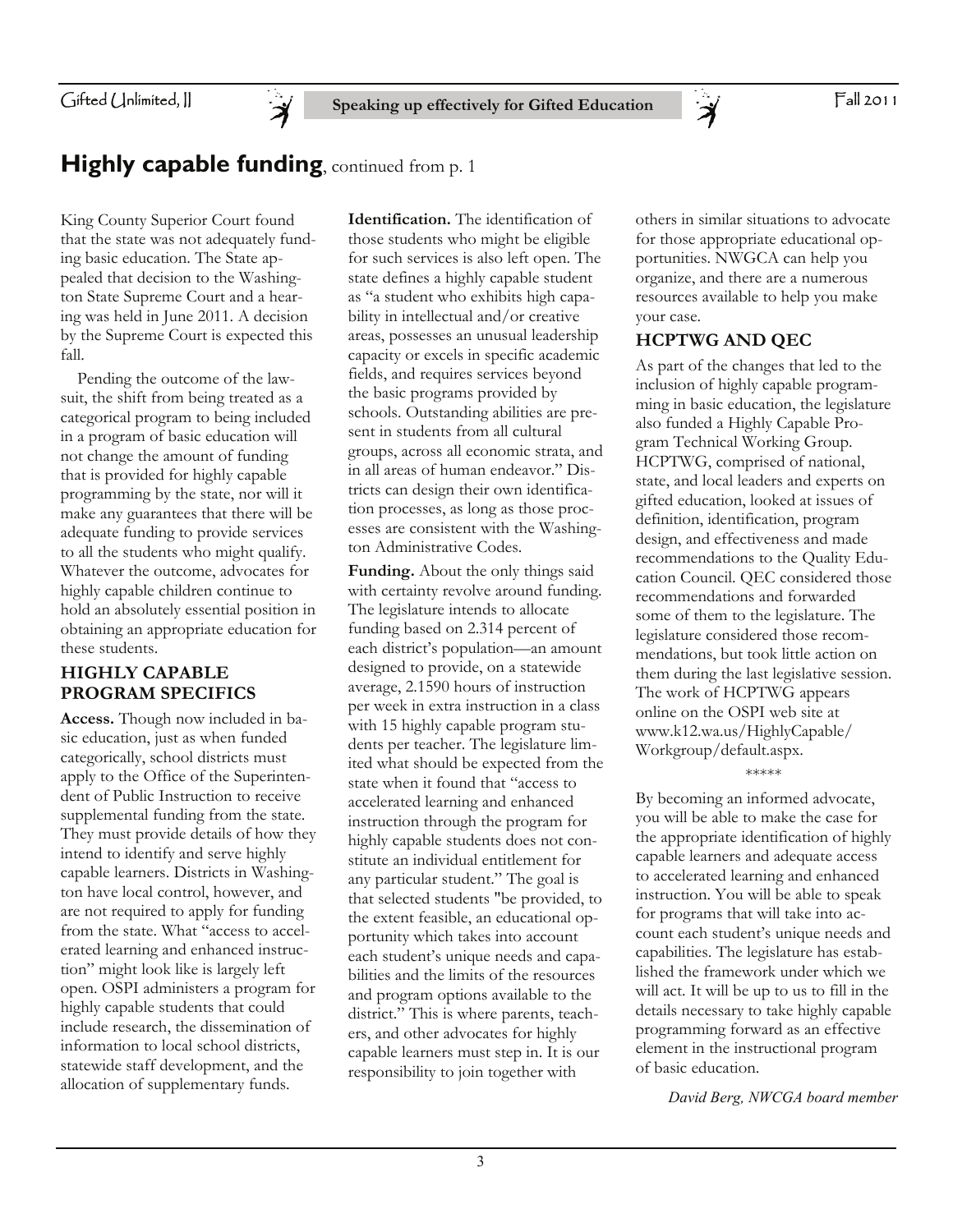## **Overlooked options, continued from p. 1**

of his courses at his neighborhood school.

### **Do the previous examples sound like pipe dreams?**

In Washington state, all children, even those enrolled in private school or homeschooled, are entitled to enroll part-time in their local school district tuition free, for as few or as many courses, sports, activities or services as they desire. (RCW 28A.150.350). Services include counseling, psychological services, testing, remedial instruction, speech and hearing therapy, health care services, and tutorial services for the disabled.

 Any program normally made available to a regularly enrolled student must be made available, although for full-time private school students the right is limited to programs not offered at the private school.

 Choosing part-time instruction, if your child is not a full-time private school student, requires that the parent either obtain the school's consent to consider the absence excused or file a Declaration of Intent to homeschool with the Superintendent's office of the local school district (an annual requirement). Washington Homeschool Organization's website (www.washhomeschool.org) contains information about the Declaration of Intent requirements.

Failure to file or obtain excused absence status may result in truancy proceedings under the Becca Bill. Unexcused absences can result in filings with juvenile court. If you enroll your child age 6 or older in school, the child must attend full-time unless you file a Declaration of Intent to Homeschool or obtain an excuse for the absence. A public school is not under an obligation to allow an absence to be excused, but it is under an obligation to accept part-time enrollment of Declaration of Intent homeschoolers.

**If you enroll your child age 6 or older in school, the child must attend full-time unless you file a Declaration of Intent to Homeschool or obtain an excuse for the absence**.

 An advantage of the Declaration of Intent process for gifted children is that the principle and teacher for a home instructed student is the parent. Should the parent and the teacher of a class in which the child is part-time enrolled disagree about assignments or other course work, the parent has the right to overrule the teacher, although this power should be used judiciously to maintain quality relations with the school. The teacher does maintain the ability to give a "poor mark" for failure to comply with his or her requirements. Unless your child is in high school, school marks may be unimportant.

Schools that fail to honor the parttime instruction requirement can lose their funding. Where a child is enrolled part-time in more than one school (such as a virtual school and a bricks and mortar school) total enrollment cannot exceed full-time.

 $\breve{\mathcal{A}}$ 

 A parent wishing to follow the parttime route will need to be an advocate. A resistant school may need to be educated about its obligations under the part-time schooling statute. At the elementary level the parent needs to nurture a spirit of cooperation with the classroom instructor to ensure timely notice of schedule changes.

At the lower elementary level, it is easiest to participate either by a set block of time (such as mornings or afternoons) or in recess, lunch, enrichment and after-school activities because other schedules vary so much week to week. By upper elementary, specialist schedules tend to be more set and easier to participate in. Parttime enrollment is easier to schedule at the middle and high school levels. For high school, part-time enrollment in Running Start is a popular option.

 You can also participate in your school's gifted program part-time, regardless of how it is structured.

 You likewise can choose to participate in a public at home (also known as an ALE) or virtual school program part-time.

*Mary Heuett Oemig*is, *Executive Director. Reach Learning Community* 

The Reach Learning Community (www.reachschool.org) is located in Redmond, Washington. It provides extra-school opportunities for enrichment and education to meet the needs of gifted students who are homeschooling, or participating in a private school or their local community school part-time.

4

Fall 2011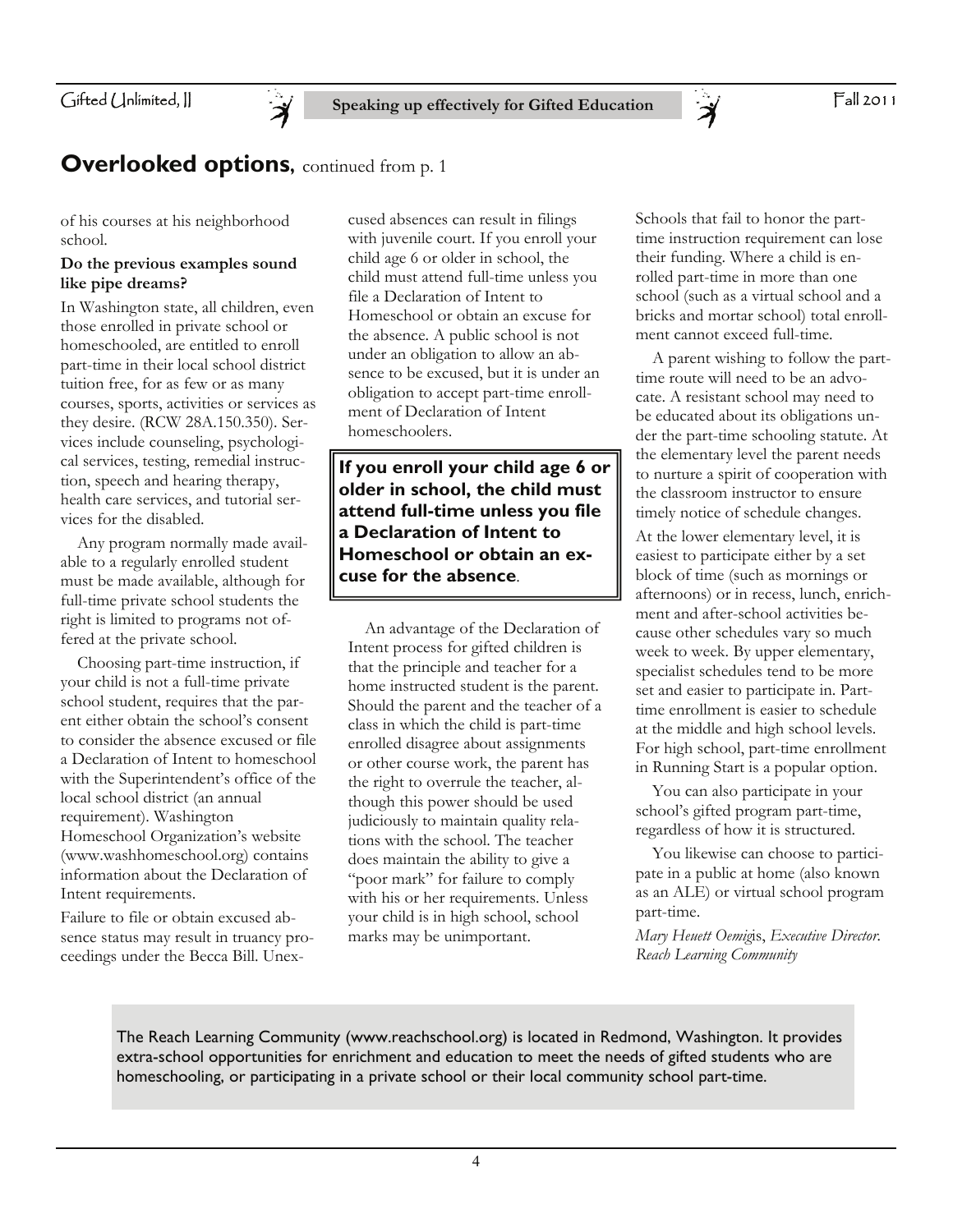

## **What is "overexcitability"?**

*A small amount of definitive research and a great deal of naturalistic observation have led to the belief that intensity, sensitivity and overexcitability are primary characteristics of the highly gifted*. Sharon Lind

This is not startling news to any parent who has removed the tags from clothing to make it wearable or wondered about the child who has boundless energy and can't seem to sit still or stop chattering. Perhaps you've questioned the existence of an imaginary friend who must be provided for or worried when your child seems to be in another world. Indeed there have been many times when my husband and I have turned to one another and simply said "living with intensity" as explanation for our son's way of taking the world head on.

 The work of a Polish psychiatrist and psychologist, Kazimierz Dabrowski, (1902-1990) formulated the Theory of Positive Disintegration. A piece of his theory sets out five areas of what he called

"overexcitabilities." (According to Daniels and Piechowski in "Living with Intensity," a better translation from the Polish might be the word "superexcitability" or intensity.) This theory provided me with an "aha" moment from the first time I was introduced to it and continues to help me understand my son.

 According to Daniels and Piechowski, it's hard to find a person of talent who does not show evidence of any of the five following overexcitabilities:

**Psychomotor—**movement, restlessness, drivenness, an augmented capacity for being active and energetic

**Sensual** – enhanced refinement and aliveness of sensual experience

**Intellectual**—thirst for knowledge, discovery, questioning, love of ideas and theoretical analysis, search for truth

**Imagination**—vividness of imagery, richness of association, facility for dreams, fantasies and inventions, endowing toys and other objects with personality, preference for the unusual and unique

**Emotional**—great depth and intensity of emotional life expressed in a wide range of feelings, great happiness to profound sadness or despair, compassion, responsibility, selfexamination

*Continued on p. 6* 

## **Parents can hone skills at fall WAETAG conference**

 $\frac{1}{\sqrt{2}}$  ould you like to: (1) know more about how to work with your child's teacher to craft a challenging educational experience for your child?, (2) have the information you will need this year to urge your school district to develop an appropriate gifted program that meets the new definition of gifted as part of basic education?, (3) talk with other parents about what they are doing to encourage schools to recognize and serve the gifted children? You can get all this information and more by attending the annual conference of the Washington Association of Educators of Talented and Gifted.

 You should also ask your children's teachers if they are going to attend this conference, the only one this year

**WAETAG CONFERNCE**  *Wenatchee Convention Center and Coast Wenatchee Hotel Saturday, October 29, 2011 Early bird registration before October 1 Register on the WAETAG web site at www.waetag.com* 

to focus solely on excellence in gifted education.

 The conference, two and a half hours from Seattle in the beautiful Wenatchee Valley, features Dr. Karen Rodgers as keynote speaker Dr. Rodgers is nationally known for her work matching the needs of gifted children to curriculum. Her newest book, *Re-forming Gifted Education: How Parents*  *and Teachers Can Match the Program to the Child* shows parents and teachers can work together to improve gifted education programs. This conference is rare opportunity for parents to interact with a renowned expert on parenting and advocacy for gifted children.

 The conference features a parent track with the following sessions:

**Gifted Education as Basic Education—What Role Will Parents Need to Play to Make It Happen. David Berg, member of OSPI Highly Capable Work Team** 

Get caught up on what's new in Washington. As of September 1, 2011, gifted education will be part of basic education. What does this mean? How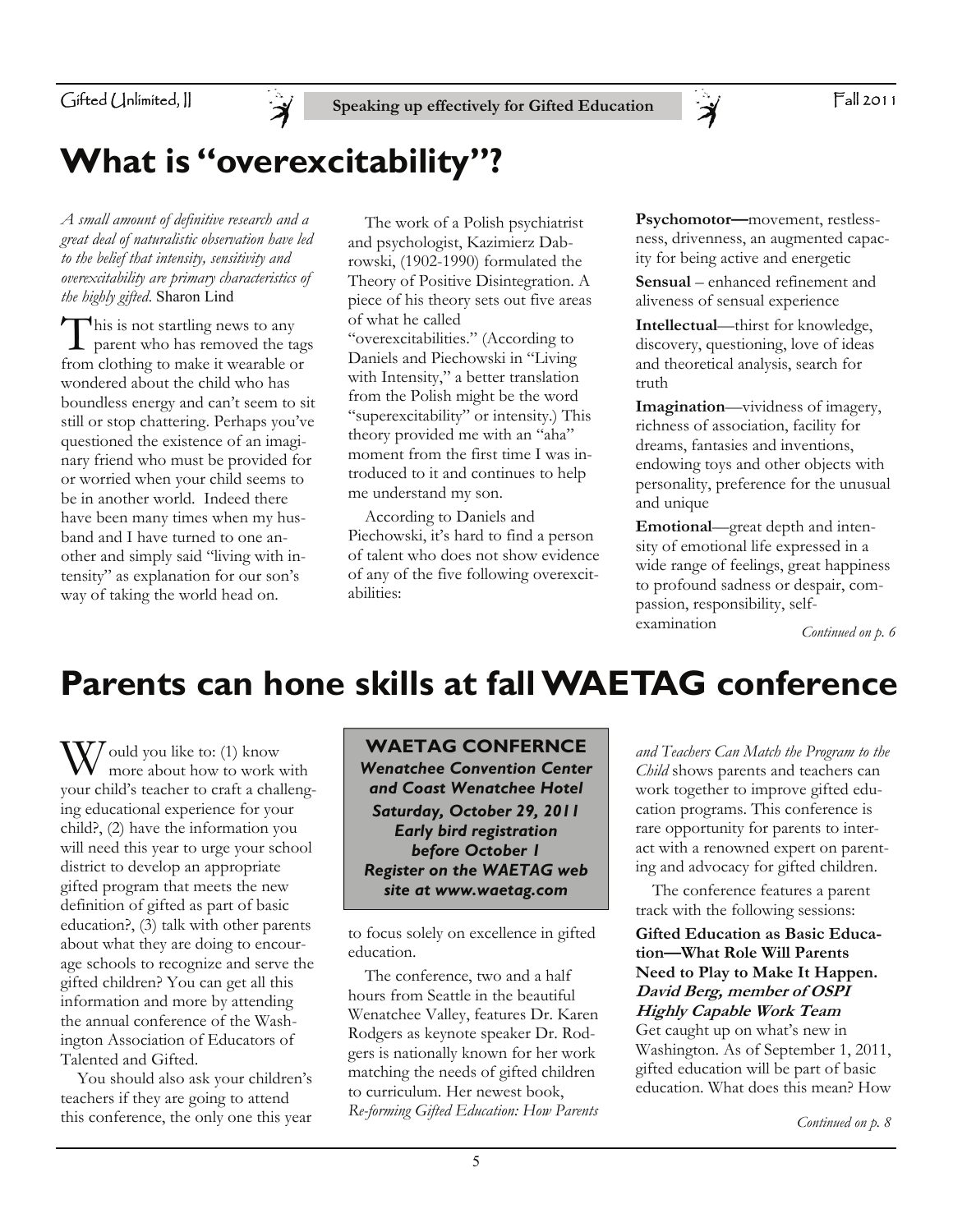## **Overexcitability**, continued from p. 5

 $\overline{\cancel{z}}$ 

 So why then is it important for parents to know about these intensities? First of all, it's imperative that our gifted children understand that these traits are what help their talents unfold. We need to discuss with them the positive aspects of these traits.

 Second, understanding that Overexcitabilities can also be thought of as Original Equipment and that they are just the way that these individuals experience the world is important for those who teach and live with these persons. These intense reactions are very real to them and to have them

dismissed or ignored can lead to discouragement, depression and anxiety.

 A final thought from Sharon Lind's work:

Often when overexcitability is discussed, examples and concerns are mostly negative. Remember that being overexcitable also brings with it great joy, astonishment, beauty, compassion and creativity. Perhaps the most important thing is to acknowledge and relish the uniqueness of an overexcitable child or adult.

Suggested resources for further reading on Dabrowski and overexcitabilities include:

 $\ddot{\bm{\lambda}}$ 

"Overexcitability and the Gifted." Sharon Lind 2001,. Available on SENG web site at www.sengifted.org (look under articles, then social/ emotional issues).

*Living with Intensity.* Susan Daniels and Michael Piechowski, 2009.

*"Mellow Out They Say": If I Only Could.*  Michael Piechowski, 2006.

*Ann Koch, NWGCA board member, will present a session at the WAETAG conference on overexcitability where parents can share in more depth their stories and strategies.* 

**Wonder when your membership expires? Your membership expiration date appears next to your address label.** 

| <b>NWGCA Membership Application</b>                                                                                  |
|----------------------------------------------------------------------------------------------------------------------|
| Does your employer match contributions? $\Box$ Yes $\Box$ No                                                         |
|                                                                                                                      |
|                                                                                                                      |
| Email and the contract of the contract of the contract of the contract of the contract of the contract of the        |
| School District <b>Executive School School</b> School School School School School School School School School School |
| $\Box$ I don't want to share my information with other Washington organizations for the gifted.                      |
| Please cut or copy this form and send it with a check for \$35 (yearly dues) to:                                     |
| NWGCA Treasurer, PO Box 10704, Spokane, Washington 99209. Make check payable to NWGCA.                               |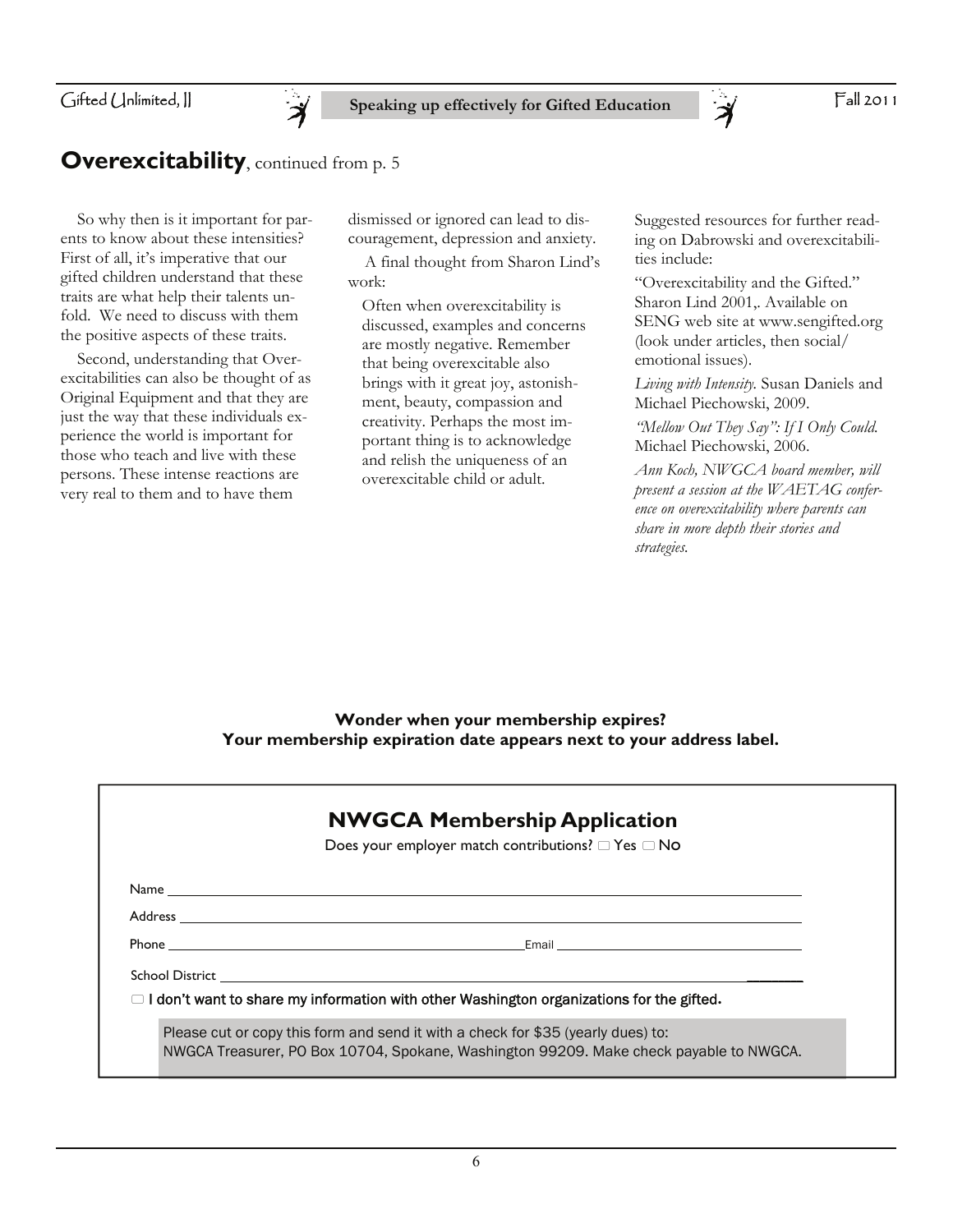

## **One Parent's Journey with her gifted children**

G rowing up, I was called "gifted."<br>My husband was obviously gifted. And I figured that, of course, we'd have gifted kids. Well, I was right! The thing I hadn't realized was that, as the mother of gifted children, I would have to rely on not only my own (incredibly limited) understanding of what "gifted" means, but also the interpretations of the meaning of "gifted" to those who would work with our children.

 Before our oldest was about to embark on his academic career, we intentionally moved to a school district in a college town. Though I knew that they didn't offer any gifted classes, the district had a great reputation. I also supposed that, with children of so many college professors attending school in the district, education would be considered a strong value within the community. Though that may have been so, this did not necessarily add up to a positive school atmosphere for our exceptionally gifted son.

 Being a particularly glass-is-almostoverflowing (as opposed to half-full/ empty) type of person, I assumed that all would be wonderful and happy in the lives of our children. I imagined that every teacher they would ever have would be instantly taken with them. I thought that their teachers would thank us for the opportunity to spend their days with our children. I assumed that all of their peers would appreciate and admire them. Well, it didn't quite work out that way!

 His kindergarten teacher did call us, all right! She called to tell us that he participated TOO much and TOO willingly. She told us that he was concerned about everybody else's business. She let us know that, though he

was incredibly bright, we were going to need to teach him to calm down. She said that he was too intense, too emotional, and too sensitive. She told us that some of the staff members referred to him as "the little policeman," because he was always trying to make everybody follow the rules.

 His kindergarten teacher called him a "justice freak." She demonstrated this by sharing this story: "When one of the little girls was crawling around at the top of the big toy on the playground, your son, while standing underneath her with one hand on his hip and one finger wagging at her, said, 'You need to come down from there. That isn't safe. If you fell, you would be hurt and sad. If you were hurt and sad, I would be sad. I don't want to be sad, so you need to come down!"

 The story she was unaware of was that the same little girl was a bit of a bully and had very few friends. One day when tucking our son in bed, he inquired: "Susie is really mean to everyone. Today she pushed Sarah and called me names. Why is she a bully? How come she isn't nice?" I explained that sometimes people aren't very nice if others aren't very nice to them. I explained that we don't know what might have been going on in her life that caused her to lash out in that way. After thoughtfully considering this for a moment, tears developed in his eyes and he said, "The next time that Susie is mean to me, I will say something nice to her. Maybe I'll tell her that her shirt is pretty. That way, she might start to feel better. If she feels better, then maybe she won't be so mean to other people."

 Gifted children are so much more than "extra smart." Honestly, that was about the limit of my understanding 16 years ago when our son was born. I knew that some gifted kids were "nerdy" and some were "show-offs" but always assumed that those were just the coping mechanisms those kids used to deal with other kids who were jealous.

 I've learned a lot since then. Our childrens' early experiences necessitated a lot of research. I came to learn that gifted children are more than "extra smart." I learned that they are naturally more intense. I discovered Dabrowski's Theory of Positive Disintegration and the concept of overexcitabilities. I came to understand that gifted kids can actually be considered special needs and what that means and how to help guide them. I learned that teachers don't like it when parents say, "My child is bored." I learned that parenting these children takes a lot of patience and understanding. I came to find NAGC and SENG and the local state groups (we've lived in three states with our kids.) I came to discover more about myself and husband, and realized that our children are distinct and special individuals who are self-aware, curious, sensitive, emotional and intelligent. Dealing with four people like this in one household can be tough, but we have learned how to respect one another and honor the various opinions and eccentricities that we all have. We've taught our children that they are gifted, what that means, how to "deal" with that and to know that, though they have been blessed with a superior intellect, they are not superior to others by virtue of it.

*Elizabeth Williamson, NWGCA board member*